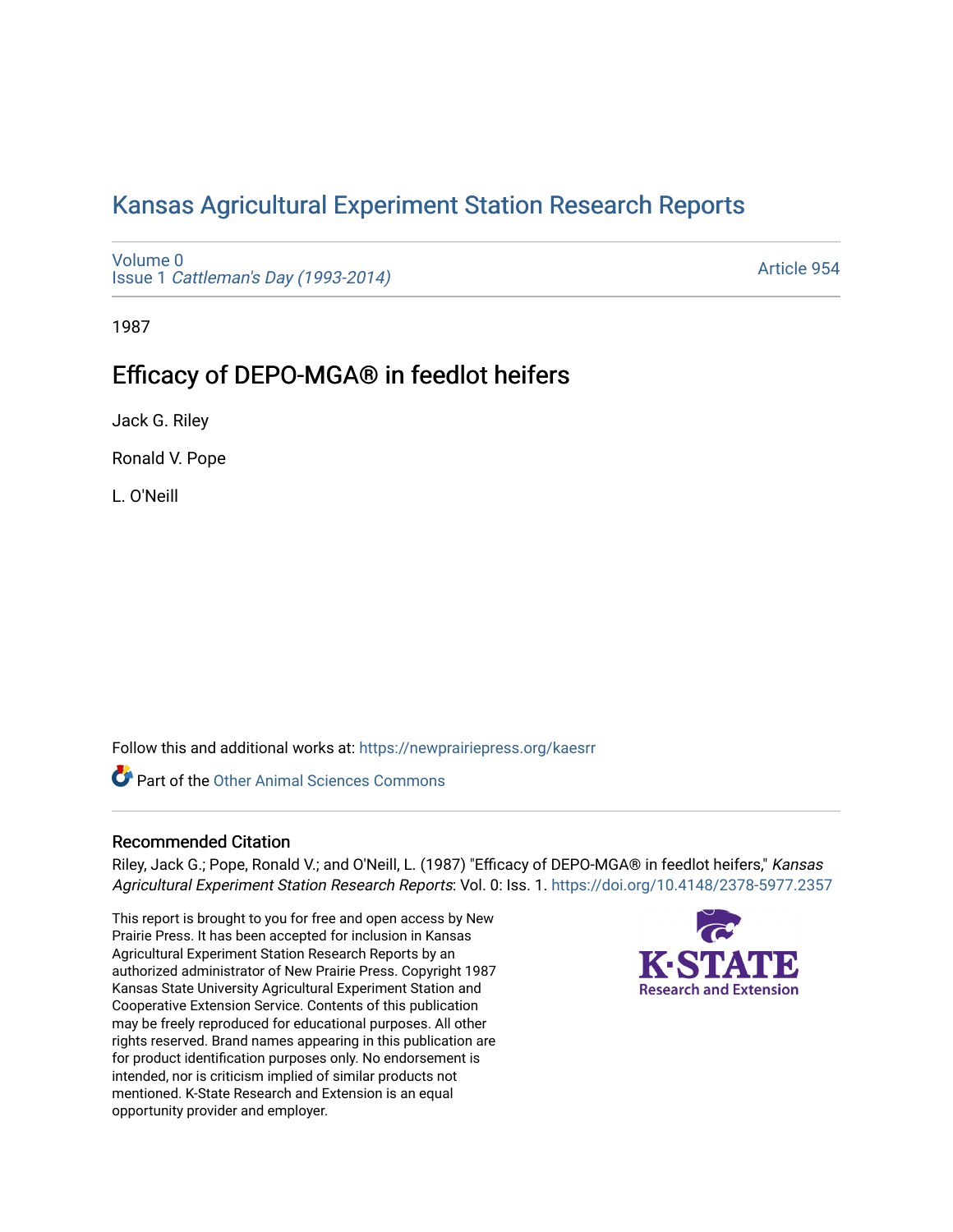## Efficacy of DEPO-MGA® in feedlot heifers

## Abstract

Three levels of melengestrol acetate (30, 60, and 90 mg) injected subcutaneously as a liquid (DEPO-MGA ®) in the ear of heifers yielded high performance results comparable to feeding 0.5 mg of MGA per head daily. Heifers fed 0.5 mg MGA daily gained 6% faster and were 11% more efficient than heifers not receiving MGA. This study will be pooled with trials from 13 other locations in the U.S. to determine if further development and FDA clearance of DEPO-MGA ® will be pursued by the Upjohn Company.

## Keywords

Cattlemen's Day, 1987; Kansas Agricultural Experiment Station contribution; no. 87-309-S; Report of progress (Kansas State University. Agricultural Experiment Station and Cooperative Extension Service); 514; Beef; DEPO-MGA ®; Feedlot heifers

## Creative Commons License



This work is licensed under a [Creative Commons Attribution 4.0 License](https://creativecommons.org/licenses/by/4.0/).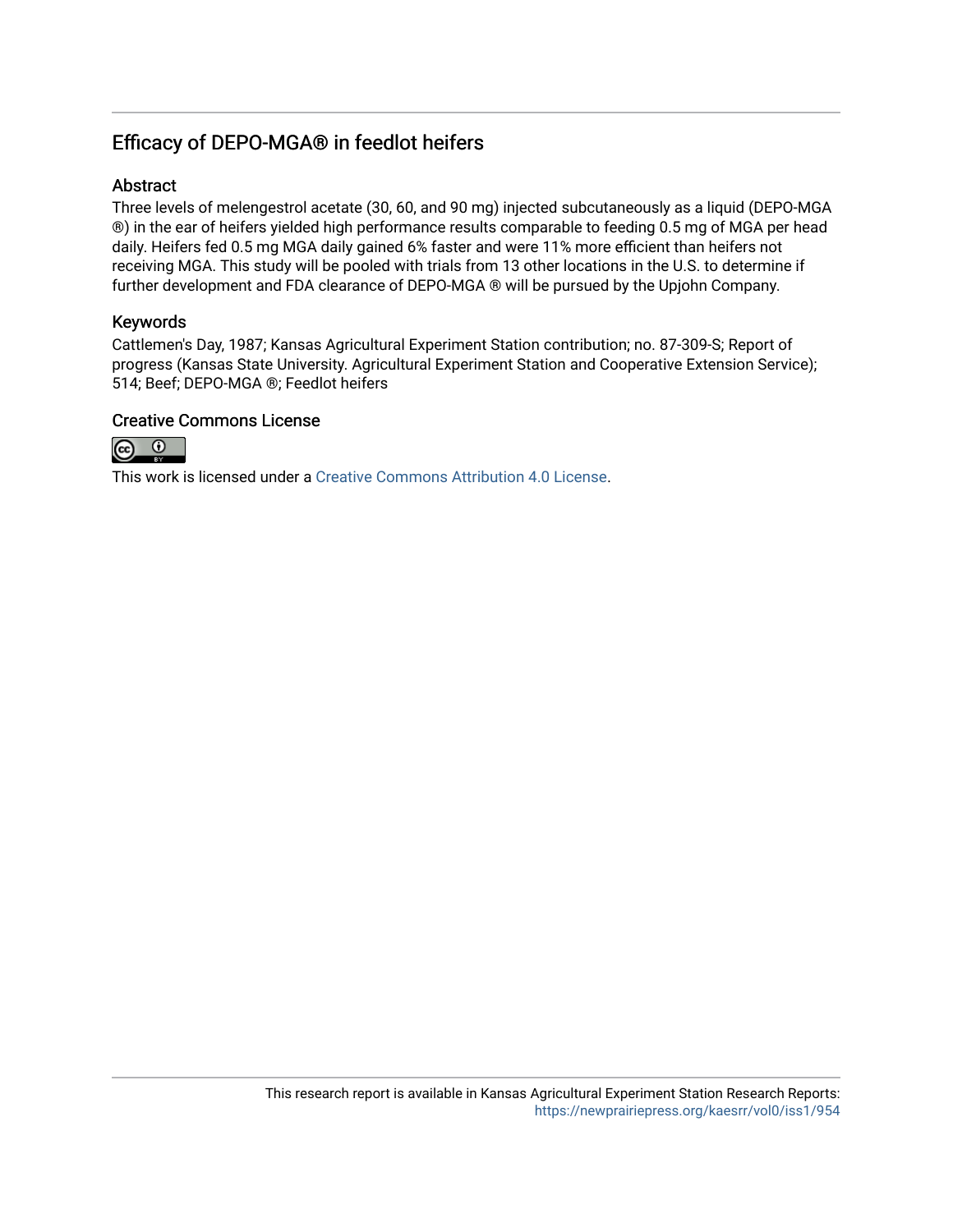

#### Summary

of melengestrol acetate (30, 60, and 90 mg) injected Three levels subcutaneously as a liquid (DEPO-MGA®) in the ear of heifers yielded high performance results comparable to feeding 0.5 mg of MGA per head daily. Heifers fed 0.5 mg MGA daily gained 6% faster and were 11% more efficient than heifers not receiving MGA. This study will be pooled with trials from 13 other locations in the U.S. to determine if further development and FDA clearance of DEPO-MGA® will be pursued by the Upjohn Company.

#### Introduction

Melengestrol acetate (MGA®) is a synthetic progestogen currently marketed by Upiohn as MGA-200<sup>®</sup> and MGA-500<sup>®</sup> premixes with label claims for estrus suppression, increased weight gain, and improved feed efficiency in heifers fed for of MGA require daily oral Currently approved formulations slaughter. administration in the feed. Oral administration has several limitations: 1) separate feed formulations are required if both steers and heifers are being fed; 2) because MGA is not approved for steers, it prevents feeding of mixed pens of steers and heifers for optimum performance; 3) FDA regulations prohibit dietary MGA in combination with several other popular feed additives; 4) MGA must be withdrawn from feed 48 hours prior to slaughter; and 5) additional premix storage and record keeping are required. A long-acting injectable formulation of MGA would remove these limitations.

Upjohn has developed a long-acting injectable liquid MGA formulation, called DEPO-MGA® and is conducting efficacy studies with feedlot heifers at 14 locations in the United States. Kansas State University conducted two of these trials; one at the Southwest Kansas Branch Station, and one at the Beef Research Unit in Manhattan, which is summarized in this report.

### **Experimental Procedures**

Ninety non-pregnant, yearling, British and British crossbred heifers purchased locally were used. The experiment consisted of three weight replicates of heifers on each of the five treatments: 1) control (no MGA); 2) MGA fed at 0.5

DEPO-MGA® and partial financial support provided by Upjohn Co., Kalamazoo, MI. Appreciation is expressed to Mr. Thomas Schriemer, Clinical Research Coordinator.